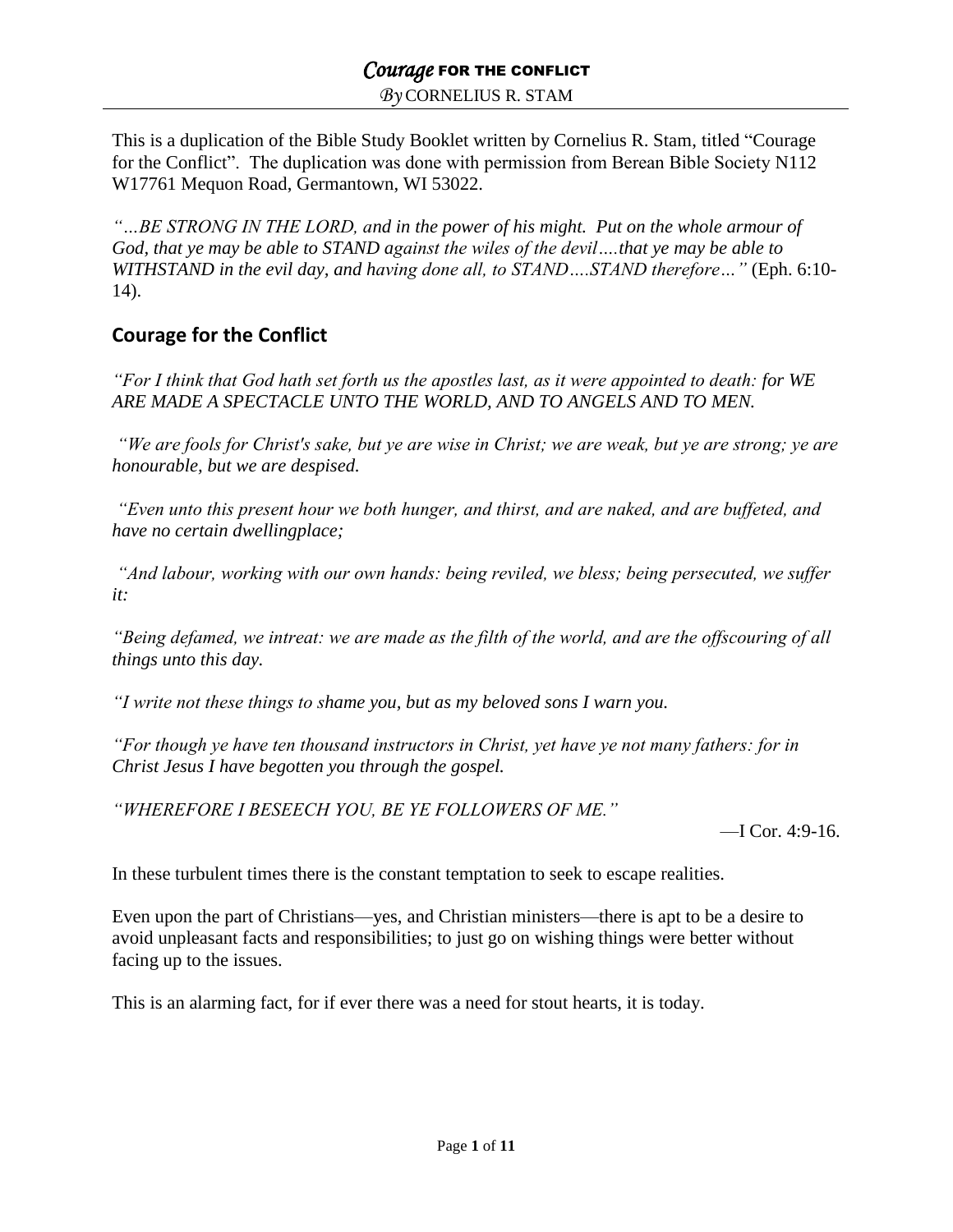On every hand attempts are being made to re-establish some semblance of unity in the Church, but alas, most of them are at the expense of truth. They are simply get-togethers of those representing the various factions in the Church, at which nothing whatever is done to straighten out the differences between them—union meetings at which the great Bible truths at issue dare not even be discussed! Even labor and management in the world about us do better than this.

If the divine basis for unity in the Body of Christ (Eph. 4:1-6) continues to be ignored because so many Christians are afraid of the trouble it will cause to raise this issue before popular leaders, then the confusion of the Church must necessarily deepen and her influence upon the unsaved masses be diminished.

It is a divine principle that God will not give more light to those who do not stand for the light they have, and it is for this reason that we call upon all who have come to rejoice in the blessed truth of the "one body" and the "one baptism"—the most important issue confronting God's people today—to show their colors boldly.

Perhaps it would help such to take up the Sword of the Spirit and enter the conflict if they realized more keenly what the opposition is against God, His purposes and His people. This opposition, coming, as it always has, from both men and angels, constitutes a call to particular courage and faithfulness on the part of every believer.

### **HUMAN OPPOSITION TO THE PROPHETIC PLAN**

Just when Israel stood at the very threshold of her millennial glory; after the King's forerunner had proclaimed the kingdom at hand; after the King had identified Himself, had died, risen, ascended to heaven and sent the Holy Spirit—all according to prophecy—just then the favored nation revealed most emphatically her stubborn antagonism against the Lord Jesus.

Amid the wonders of Pentecost two of the apostles had healed a lame beggar who had daily sat at the gate of the temple, so that he had entered into the temple *"walking, and leaping, and praising God."*

When Peter told the wondering multitudes who gathered, that this miracle had been wrought by the crucified, risen Christ, things happened quickly.

*"And as they spake unto the people, the priests, and the captain of the temple, and the Sadducees, came upon them,* 

*"Being grieved that they taught the people, and preached through Jesus the resurrection from the dead.*

*"And they laid hands on them, and put them in hold unto the next day: for it was now eventide."*

*"And it came to pass on the morrow, that their rulers, and elders, and scribes,*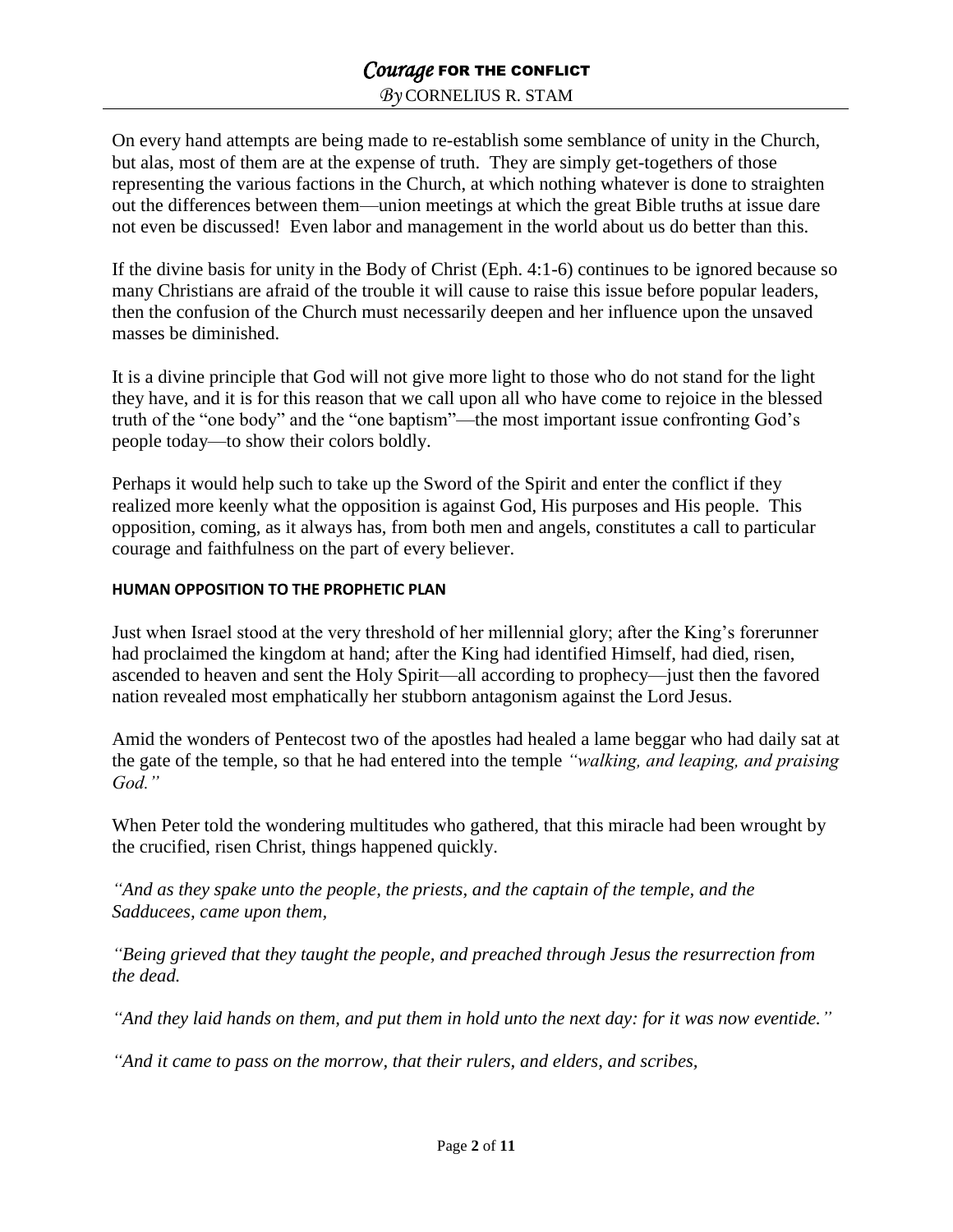*"And Annas the high priest, and Caiaphas, and John, and Alexander, and as many as were of the kindred of the high priest, were gathered together at Jerusalem.*

*"And when they had set them in the midst, they asked, By what power, or by what name, have ye done this?"* (Acts 4:1-3, 5-7).

The next verses record those words which Peter, "filled with the Holy Spirit" addressed to the Supreme Court of his nation.

The effect was striking.

*"Now when they saw the BOLDNESS of Peter and John, and perceived that they were unlearned and ignorant men, they marvelled; and they took knowledge of them, that they had been with Jesus"* (Acts 4:13).

That is, they were convinced in their own minds that the apostles had actually been with the risen Lord, or they, unlearned and ignorant men, could not have spoken with such boldness.

Nevertheless, the members of the Sanhedrin agreed to *"threaten them, that they speak henceforth to no man in this name.* 

*"And they called them, and commanded them not to speak at all, nor teach in the name of Jesus.*

*"But Peter and John answered and said unto them, Whether it be right in the sight of God to hearken unto you more than unto God, judge ye,*

*"FOR WE CANNOT BUT SPEAK THE THINGS WHICH WE HAVE SEEN AND HEARD.*

*"So when they had further threatened them, they let them go...*

*"And being let go, they went to their own company, and reported all that the chief priests and elders had said unto them.*

*"And when they heard that, they lifted up their voice to God with one accord, and said…"* (Acts 4:17-24).

What *did* they say?

Did they say, "O, God, grant that none of these fearful things with which they threaten us may come to pass?" Did they say, "O Lord, be merciful and deliver us from this persecution?"

They did not. Their prayer was made of better stuff.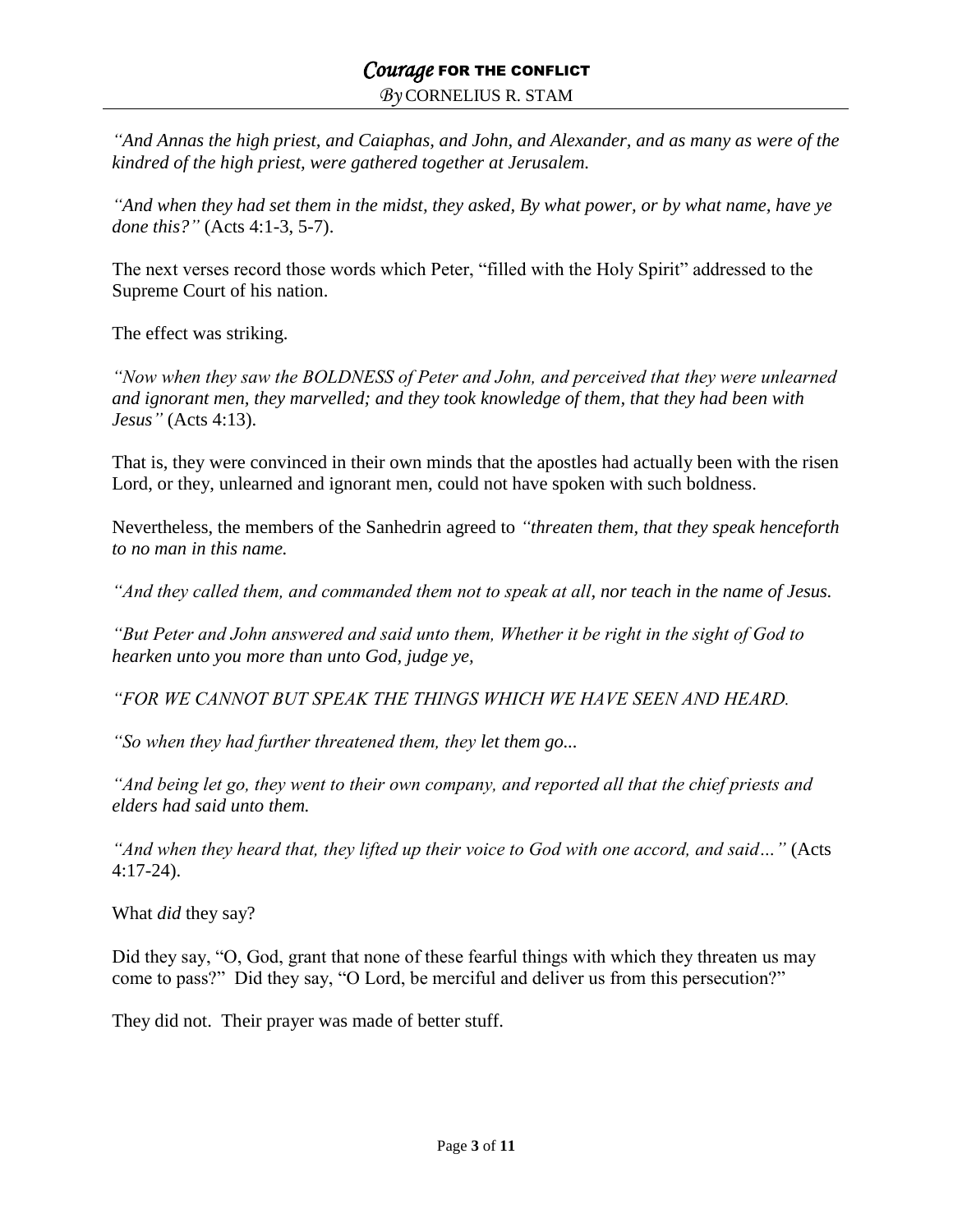This was a time for boldness. Wicked men, though religious men and the spiritual leaders of their nation, were standing in the way of the very truth of God. They, in their pride, would actually refuse to let Israel have the blessing which God offered and the apostles, humble as was their station in life, realized that the situation called for one thing more than anything else *boldness!*

They did not even seem to think of their physical safety, for, blessing God for His sovereignty, they closed their prayers:

*"AND NOW, LORD, BEHOLD THEIR THREATENINGS; AND GRANT UNTO THY SERVANTS THAT WITH ALL BOLDNESS THEY MAY SPEAK THY WORD"* (Acts 4:29).

And their prayer was wonderfully answered, for the record goes on to say:

*"And when they had prayed, the place was shaken where they were assembled together; and they were all filled with the Holy Ghost, and they spake the word of God with BOLDNESS"* (Acts 4:31).

That Israel could withstand such testimony bears witness to the sinfulness of the human heart, but the opposition did go on until Stephen was stoned and a great persecution arose against the church at Jerusalem (Acts 8:1).

That the rejected Lord should stoop to save the very leader of this rebellion, Saul of Tarsus (See Acts 8:1, 3 and cf. I Tim. 1:15) was indeed a demonstration of *"the exceeding riches of His grace."*

As Israel persisted in her blind rebellion, God raised up this Saul, later called Paul, to offer salvation to individuals everywhere, entirely through the merits of the cross.

The secret crisis had come. While Paul went to the Jews first from Jerusalem to Rome, it was simply that Israel might be without excuse, for Paul was never permitted to offer the kingdom to Israel as Peter had done. Rather he proved to them that Jesus was the Christ and declared that:

*"Through this man is preached unto you the forgiveness of sins;*

*"And by him all that believe are justified from all things, from which ye could not be justified by the law of Moses"* (Acts 13:38, 39).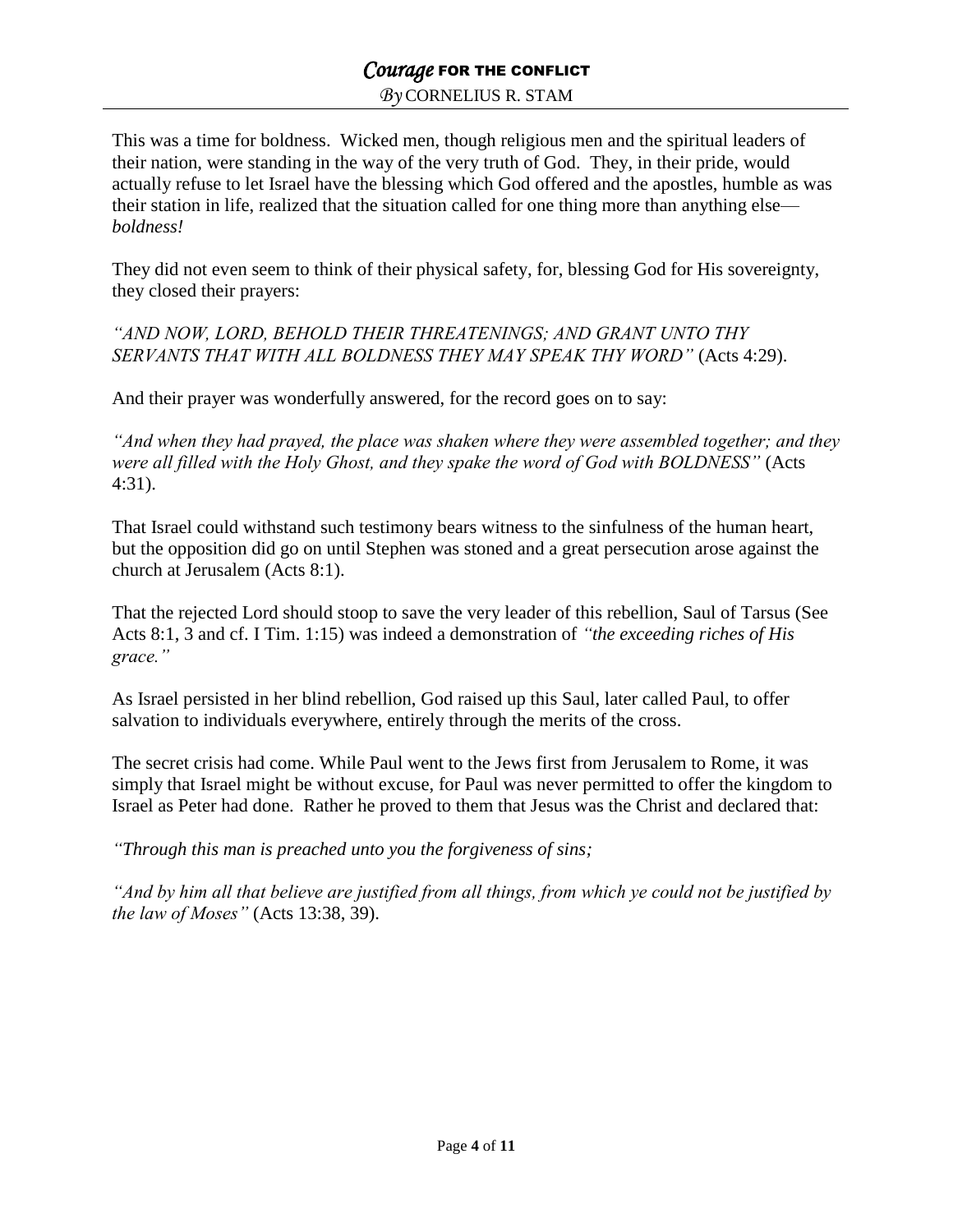### **HUMAN OPPOSITION TO GOD'S SECRET PURPOSE**

Long before Israel rejected Christ, God had secretly purposed to show the riches of His grace to the world through the merits of His crucified Son.

Under the terms of the great Abrahamic Covenant the nations were to be blessed through the *multiplied* seed of Abraham (See Gen. 22:17, 18). But God knew that Israel would fail. Moreover it was necessary that they should learn that not by their own virtues, but only by the grace of God could they be of blessing to the nations. Hence God had planned that before bringing in the millennial blessing He would set them aside for a time in order to impress deeply the lesson which the present dispensation teaches (See Rom. 3:22, 23; 10:12, 13; 11:11-15, 32, 33).

Now at Antioch in Pisidia we find Paul preaching to the Jews, through whom the Gentiles were to have been blessed. After the service the Gentiles ask to hear the Word, and the next sabbath day finds nearly the whole city gathered together to hear the Word of God.

This, of course, should have delighted the Jews, but it did not.

*"But when the Jews saw the multitudes, they were filled with envy, and spake against those things which were spoken by Paul, contradicting and blaspheming.*

*"THEN PAUL AND BARNABAS WAXED BOLD, and said, It was necessary that the Word of God should first have been spoken to you; but seeing ye put it from you and judge yourselves unworthy of everlasting life, lo, we turn to the Gentiles"* (Acts 13:45, 46).

Mark well: It was NECESSARY that the Word should first have been spoken to the Jews. Why necessary? Because that was the prophetic program. Salvation was to go to the Gentiles *through Israel.*

"BUT seeing ye put it from you…lo, we turn to the Gentiles."

This clearly indicates *a change in program*—and a change which never had been prophesied.

Here the Jews, God's channel of blessing to the Gentiles, rejected Christ, and Paul turns to the Gentiles *in spite of them*. This procedure had never been prophesied, but it was according to the secret purpose for which God had raised up Paul, that *other* apostle. Nor was it according to any covenant, but only and entirely according to the matchless grace of God. (Read carefully Eph. 3:1-3).

Little wonder that we read: *"And Paul and Barnabas waxed BOLD!"*

If it took boldness for Peter to preach Messiah to *gainsaying* Israel, what do you suppose it took for Paul to proclaim to an *envious* Israel that salvation was to go to the Gentiles in spite of their opposition? What boldness that required!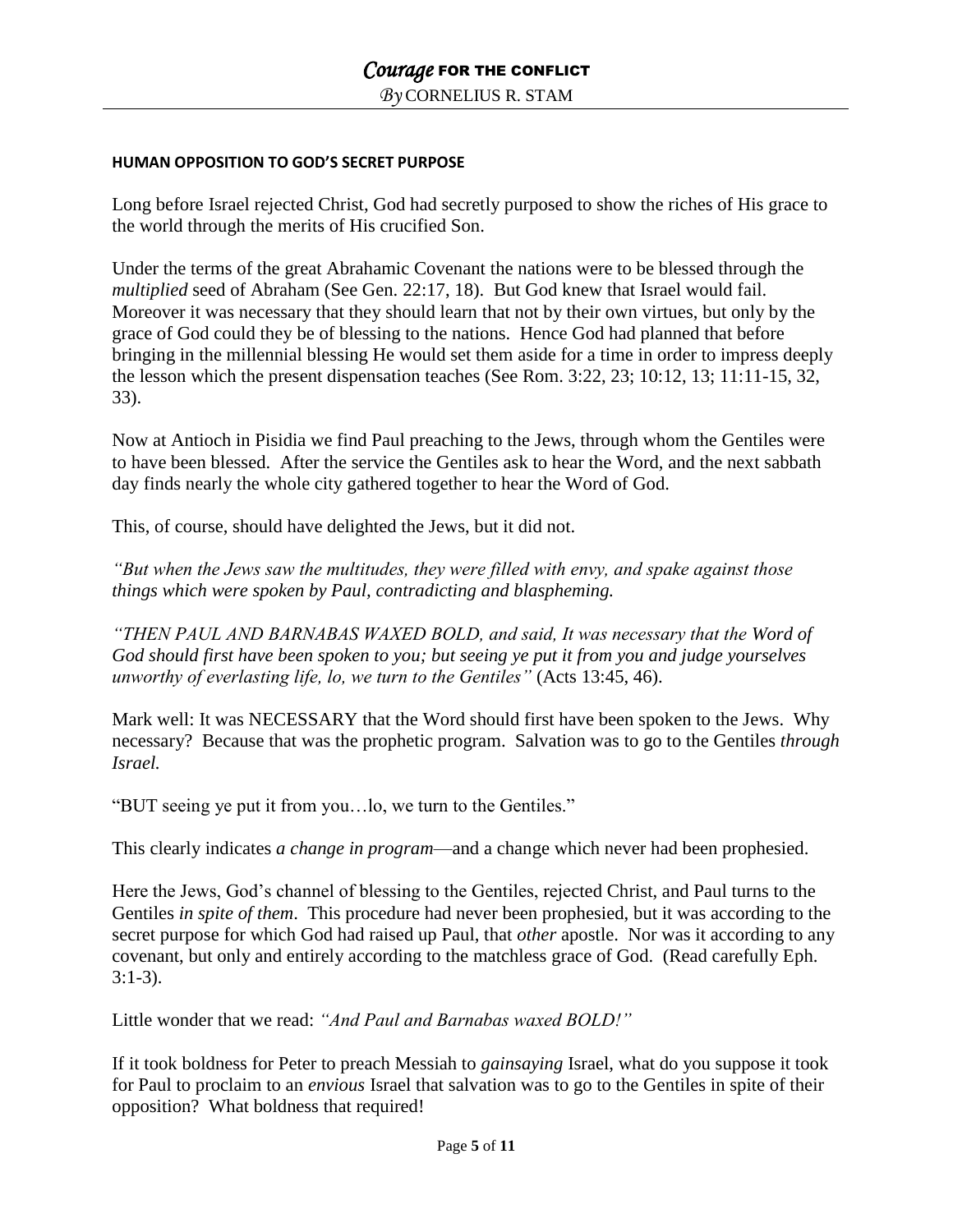This is why he writes to the believers at Rome:

*"Nevertheless, brethren, I HAVE WRITTEN THE MORE BOLDLY unto you in some sort, as putting you in mind, because of the grace that is given to me of God,*

*"That I should be the minister of Jesus Christ to the Gentiles…"* (Rom. 15:15, 16).

As the opposition mounted it required more and more boldness on the part of the apostle. To the Thessalonians he writes:

*"But even after that we had suffered before, and were shamefully entreated, as ye know, at Philippi, WE WERE BOLD IN OUR GOD to speak unto you the gospel of God with much contention"* (I Thes. 2:2).

But the opposition against God and His purposes and His people have not been from men alone. Angels too have had a great part in the conflict.

Many Christians are wholly ignorant—and inexcusably so—of their enemies in the heavenlies. They have a vague idea that all angels must necessarily be good. But this is far from the truth, for in this the angelic world is very much like the world in which we live; great numbers of them are *against* God.

Concerning some of these we read in Jude 6:

*"And the angels which kept not their first estate, but left their own habitation, he hath reserved in everlasting chains under darkness unto the judgment of the great day."*

That only certain of them are thus bound, we shall presently see.

### **ANGELIC OPPOSITION TO THE PROPHETIC PLAN**

When Satan, the highest of the angels, fell, many of the angelic host fell with him.

It is striking that we know the names of only two faithful angels: Gabriel and Michael—both chief princes. Indeed, from Gabriel's own words in the  $10<sup>th</sup>$  chapter of Daniel it seems clear that these were the only two of the highest angelic *princes* who had remained true to God.

*"Then said he unto me, Fear not, Daniel: for from the first day that thou didst set thine heart to understand, and to chasten thyself before thy God, thy words were heard, and I am come for thy words.*

*"But the prince of the kingdom of Persia withstood me one and twenty days: but, lo; Michael, one of the chief princes, came to help me; and I remained [was superfluous] there with the kings of Persia."*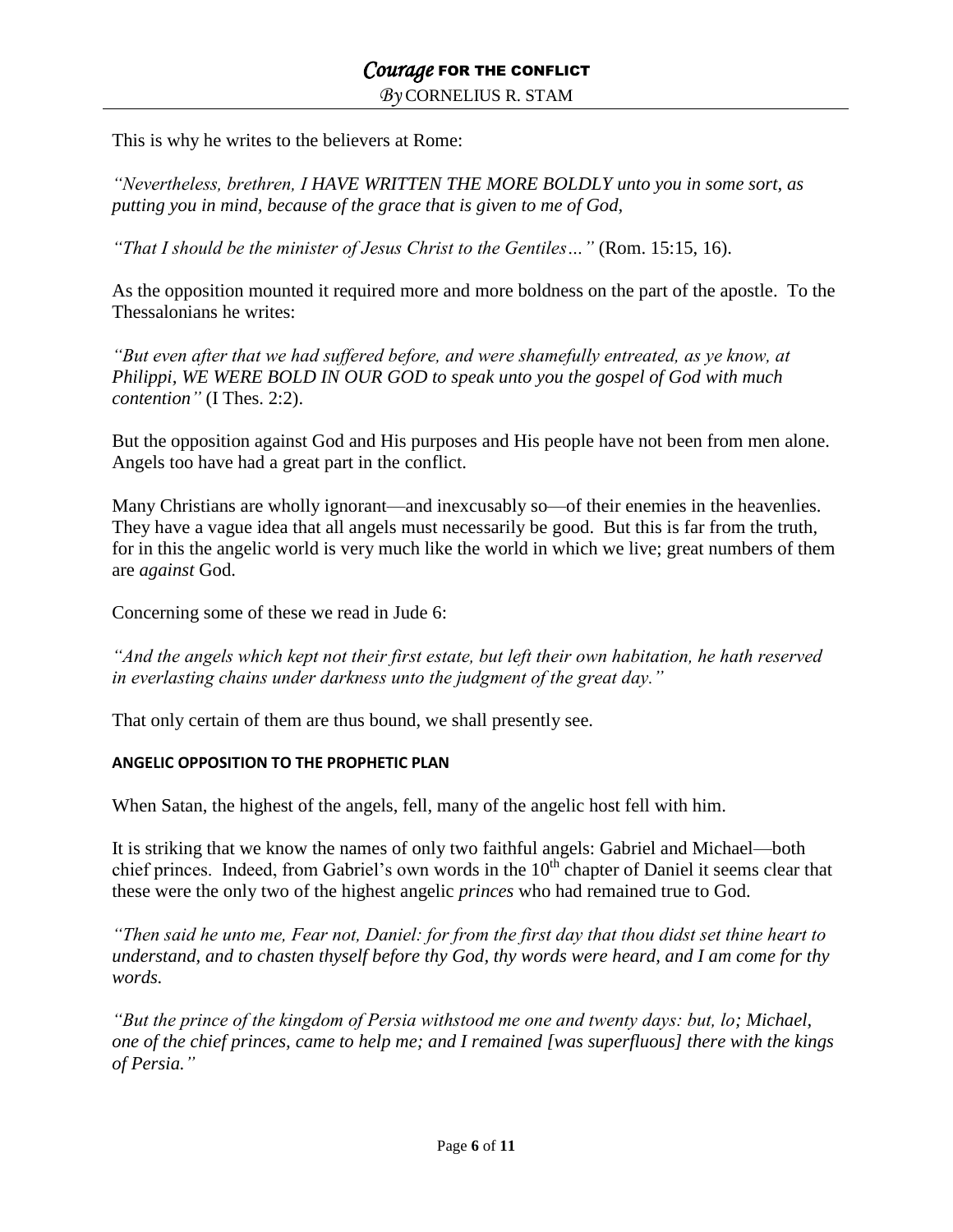*"Then said he, Knowest thou wherefore I come unto thee? and now will I return to fight with the prince of Persia: and when I am gone forth, lo, the prince of Grecia shall come.*

*"BUT I WILL SHOW THEE THAT WHICH IS NOTED IN THE SCRIPTURE OF TRUTH: AND THERE IS NONE THAT HOLDETH WITH ME IN THESE THINGS, BUT MICHAEL YOUR PRINCE"* (Dan. 10:12, 13, 20, 21).

Note that four angelic princes are referred to here. There is the prince of Persia and the prince of Grecia, who apparently stood in opposition to Gabriel, God's messenger, and to Michael, the prince of Israel. In Ezekiel 28 we read of the prince of Tyrus, who very apparently is not a human being, but doubtless Satan himself. These and other princes are those whom Paul calls "the forces who control and govern this dark world." (Eph. 6:12, Wey.).

Hebrew tradition says that there were seven such princes among the angels, but however many there were, one thing is certain, that only two of them stood together for God and His truth. These two were Gabriel and Michael. Remember Gabriel's words: "*There is none that holdeth with me in these things but Michael, your prince."*

How bitterly Satan and his angelic hosts opposed God's prophetic program—that which had been "noted in the Scripture of truth." Because of this opposition Daniel had to wait twenty-one days to get a prayer answered and Gabriel and Michael had to enter into conflict with hostile angels.

This opposition increased greatly with the coming of the Lord Jesus to earth. We see it in the intense activity among the demons at that time, in the attempts to have the Lord thrown over a cliff, stoned to death, drowned in the Sea of Galilee, crushed in the garden of Gethsemane.

Finally it seemed that Satan had won the day.

The multitudes in Israel had turned against the Messiah; the rulers opposed Him; even one of His own apostles had turned, and was ready to betray Him.

Do not overlook Satan's influence in all this. In Luke 22:3, 4 we find how interested Satan was in the destruction of Christ:

*"Then entered Satan into Judas surnamed Iscariot, being of the number of the twelve.*

*"And he went his way, and communed with the chief priests and captains, how he might betray him unto them."*

How Satan must have rejoiced to see the Lord Jesus finally give up the ghost at Calvary! How he must have swelled with triumph! But he was wrong. He had not known that the Son of God had become the Son of man for the very purpose of grappling with death and overcoming it *and him!*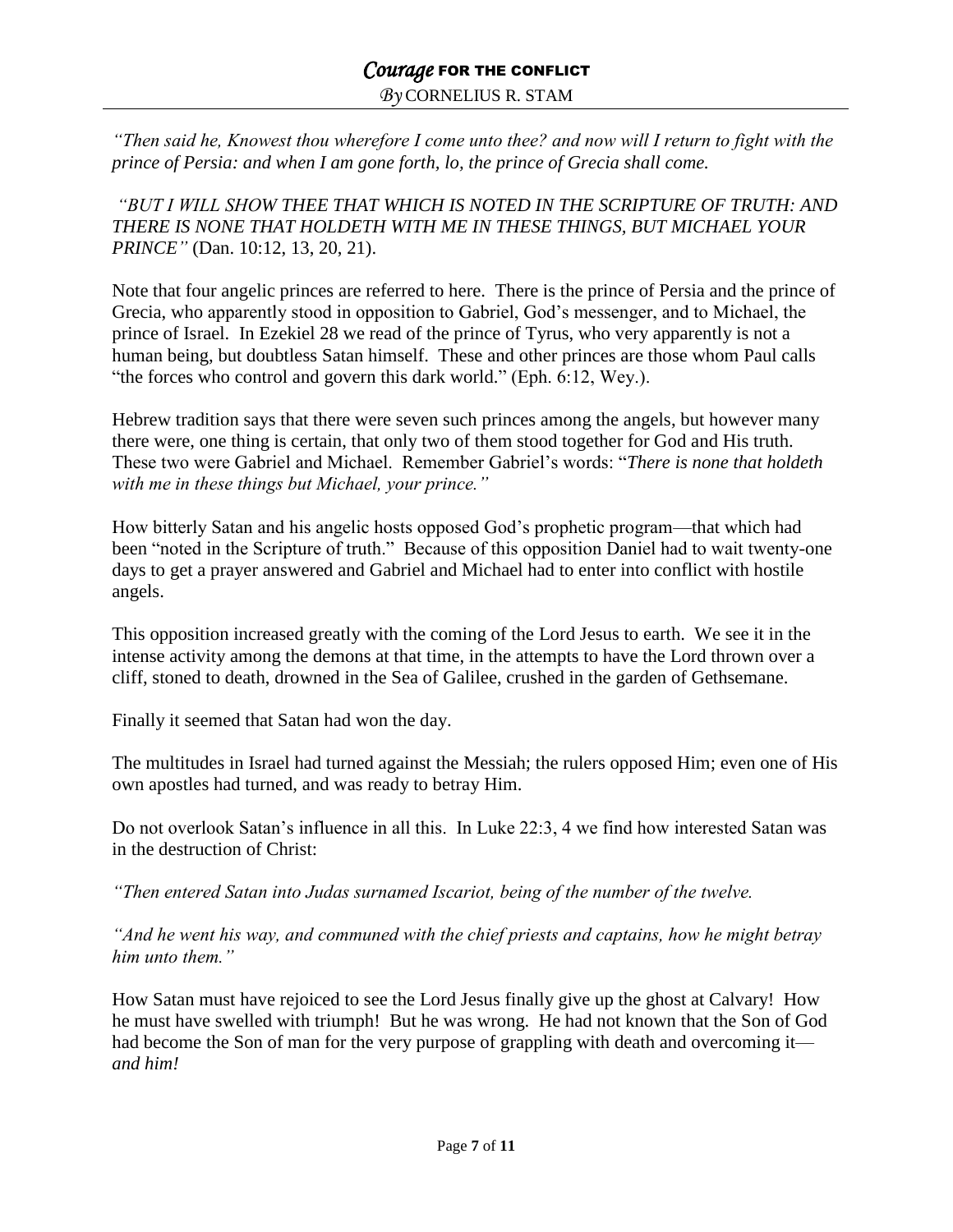## *"THAT THROUGH DEATH HE MIGHT DESTROY HIM THAT HAD THE POWER OF DEATH, THAT IS, THE DEVIL;*

*"AND DELIVER THEM WHO THROUGH FEAR OF DEATH WERE ALL THEIR LIFETIME SUBJECT TO BONDAGE"* (Heb. 2:14, 15).

### **ANGELIC OPPOSITION TO GOD'S SECRET PURPOSE**

If Satan opposed the prophetic program and felt he had finally won a victory, how do you suppose he felt when that "victory" proved to be his defeat! How do you suppose he felt when he saw written in that cross, not his ultimate triumph, but his utter ruin!

And if Satan opposed the prophetic program, how much more bitterly would he oppose the unfolding of God's eternal purpose and grace, which centers in the very cross where Jesus died!

To think that now through *what Satan himself had helped to accomplish*, God could reconcile both Jews and Gentiles to Himself in one body! This was irony indeed! And thus God takes the wise in their own craftiness and makes even the wrath of his enemies to praise Him! And thus believers draw calm and strong assurance as those who have "obtained an inheritance" in Christ, "being predestinated according to the purpose of *Him who worketh all things after the counsel of His own will*" (Eph. 1:11).

But in the light of this it is not strange that we find Paul, in his letters to the Ephesians, warning us against intense angelic opposition and calling us to particular courage and watchfulness.

*"Finally, my brethren, BE STRONG IN THE LORD, AND THE POWER OF HIS MIGHT.* 

*"Put on the whole armour of God, that ye may be able to STAND against the wiles of the devil.*

*"For we wrestle not against flesh and blood, but against principalities, against powers, against the rulers of the darkness of this world, against spiritual wickedness [lit., wicked spirits] in high places [in the heavenlies]."* 

*"Wherefore take unto you the whole armour of God, that ye may be able to WITHSTAND in the evil day, and having done all, to STAND.* 

*"STAND THEREFORE…"* (Eph. 6:10-14).

And little wonder that the apostle closes this admonition with the following significant words:

*"Praying always with all prayer and supplication in the Spirit, and watching thereunto with all perseverance and supplication for all saints;*

*"And for me, that utterance may be given unto me, THAT I MAY OPEN MY MOUTH BOLDLY, TO MAKE KNOWN THE MYSTERY OF THE GOSPEL,*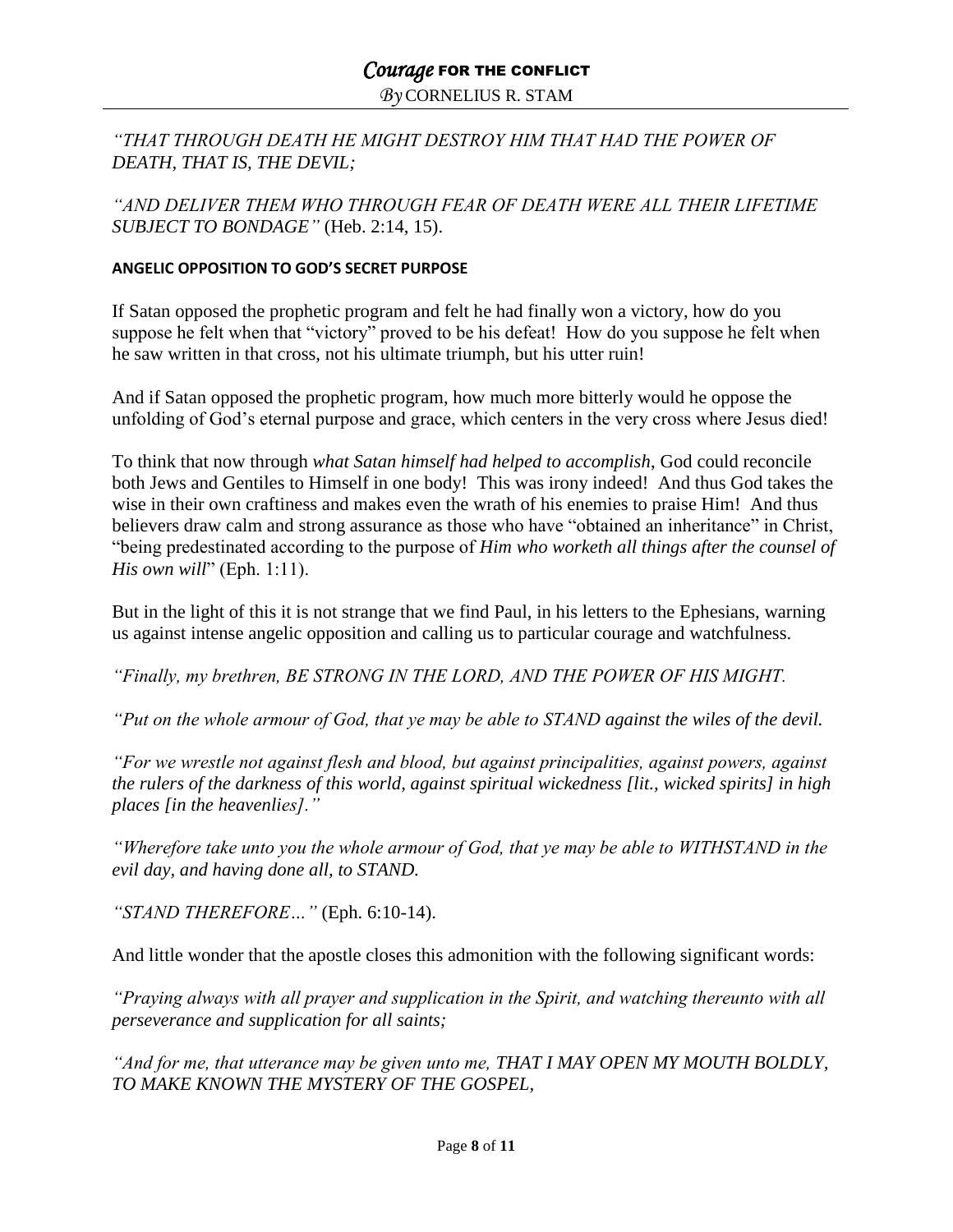*"For which I am an ambassador in bonds: THAT THEREIN I MAY SPEAK BOLDLY, AS I OUGHT TO SPEAK"* (Eph. 6:18-20).

How we need to pray this prayer for ourselves and for each other!

There is no such thing as standing faithfully for the message of grace without experiencing both human and angelic opposition.

No wonder Satan rages! But we must not tremble before him. We must remember that the cross spells his utter defeat. In Col. 2:15 we read what really happened at the cross:

*"HAVING SPOILED [MADE SPOIL OF] PRINCIPALITIES AND POWERS, HE MADE A SHOW OF THEM OPENLY, TRIUMPHING OVER THEM IN IT."*

Indeed, God has chosen us to make known to all the principalities and powers in the heavenlies—both good and bad—how He has answered Satan's rebellion and turned it into glory for His beloved Son. In Eph. 3:8-11 the apostle says:

*"Unto me, who am less than the least of all saints, is this grace given, that I should preach among the Gentiles the unsearchable riches of Christ;*

*"And to make all men see what is the fellowship of the mystery, which from the beginning of the world hath been hid in God, who created all things by Jesus Christ:*

*"TO THE INTENT THAT NOW UNTO THE PRINCIPALITIES AND POWERS IN HEAVENLY PLACES MIGHT BE KNOWN BY THE CHURCH THE MANIFOLD WISDOM OF GOD,*

*"According to the eternal purpose which he purposed in Christ Jesus our Lord."*

### **THE END OF THE AGE**

Who knows how soon the dispensation of grace will end?

When it does, it will mean glorious deliverance for us who are saved.

*"For the Lord himself shall descend from heaven with a shout, with THE VOICE OF THE ARCHANGEL, and with the trump of God: and the dead in Christ shall rise first:*

*"Then we which are alive and remain shall be caught up together with them in the clouds to meet the Lord in the air: and so shall we ever be with the Lord.*

*"Wherefore comfort one another with these words"* (I Thes. 4:16-18).

It is significant that Michael, the archangel, is brought in in this connection, for when the Lord comes for us we are to be escorted through the enemy hosts into the very presence of God.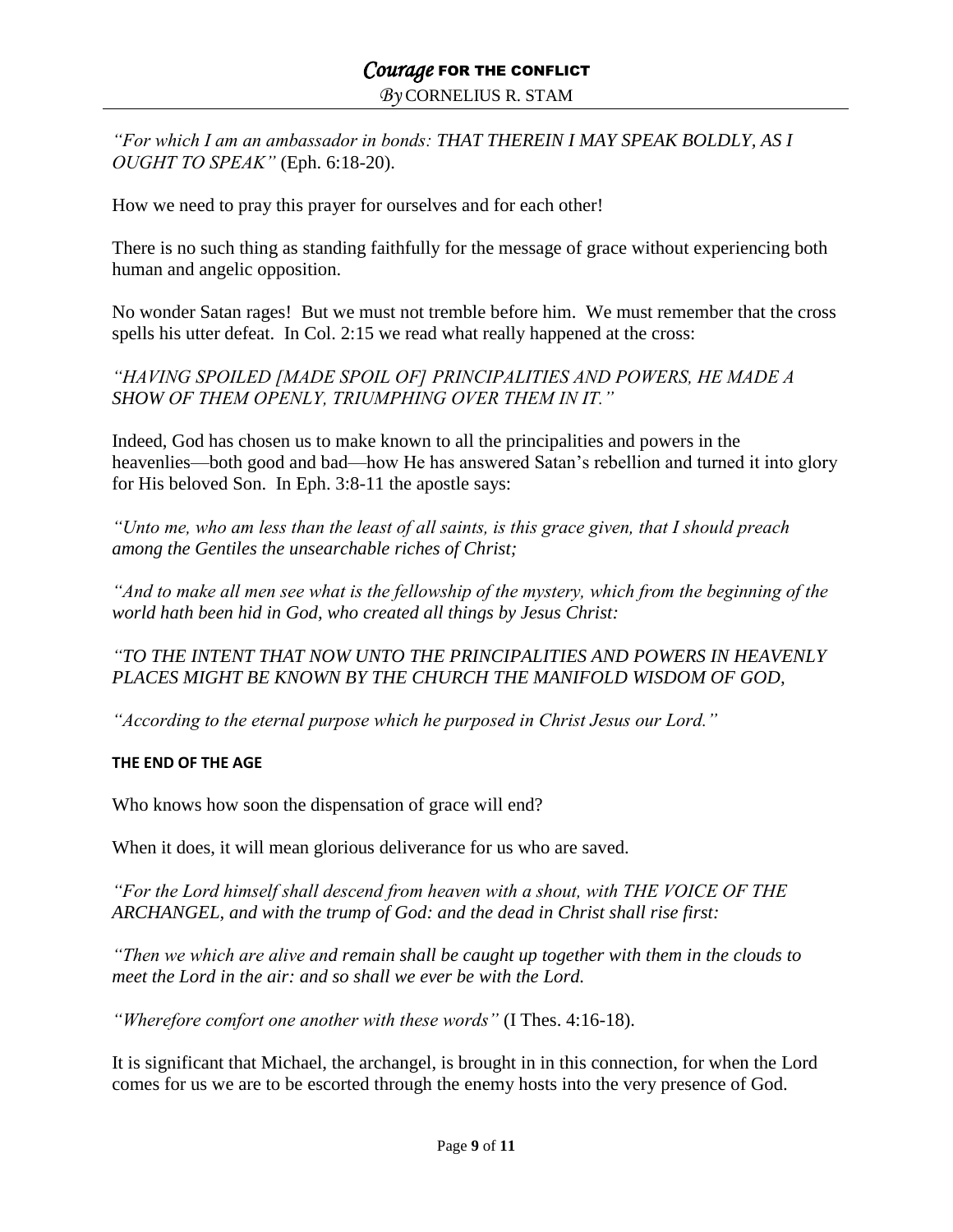But the end of this age will bring the horrors of the great tribulation to this Christ-rejecting world. And in this connection we find Michael and the angelic hosts again referred to:

*"And there was war in heaven: Michael and his angels fought against the dragon; and the dragon fought and his angels,*

*"And prevailed not; neither was their place found any more in heaven.*

*"AND THE GREAT DRAGON WAS CAST OUT, THAT OLD SERPENT, CALLED THE DEVIL AND SATAN, WHICH DECEIVETH THE WHOLE WORLD: HE WAS CAST OUT INTO THE EARTH, AND HIS ANGELS WERE CAST OUT WITH HIM"* (Rev. 12:7-9).

This casting out of Satan and his angels into the earth is what will bring in the "great tribulation," the time of God's wrath upon the world below.

In this connection it is interesting to read the first verse of Daniel 12:

*"And at that time shall Michael stand up, the great prince which standeth for the children of thy people: and there shall be a time of trouble such as never was since there was a nation even to that same time: and at that time thy people shall be delivered, every one that shall be found written in the book."*

Here we find God's guarantee that Daniel's people, the nation Israel, will be saved out of the tribulation.

After consummating His purpose concerning the Body of Christ, God will continue with his purpose concerning Israel. After the historical unfolding of His *secret* purpose He will resume the fulfilment of His *prophetic* purpose, as Paul writes in Rom. 11:25, 26:

*"For I would not, brethren, that ye should be ignorant of this mystery, lest ye should be wise in your own conceits; that blindness in part is happened to Israel, until the fulness of the Gentiles be come in.* 

*"And so all Israel shall be saved: as it is written, There shall come out of Sion the Deliverer, and shall turn away ungodliness from Jacob."*